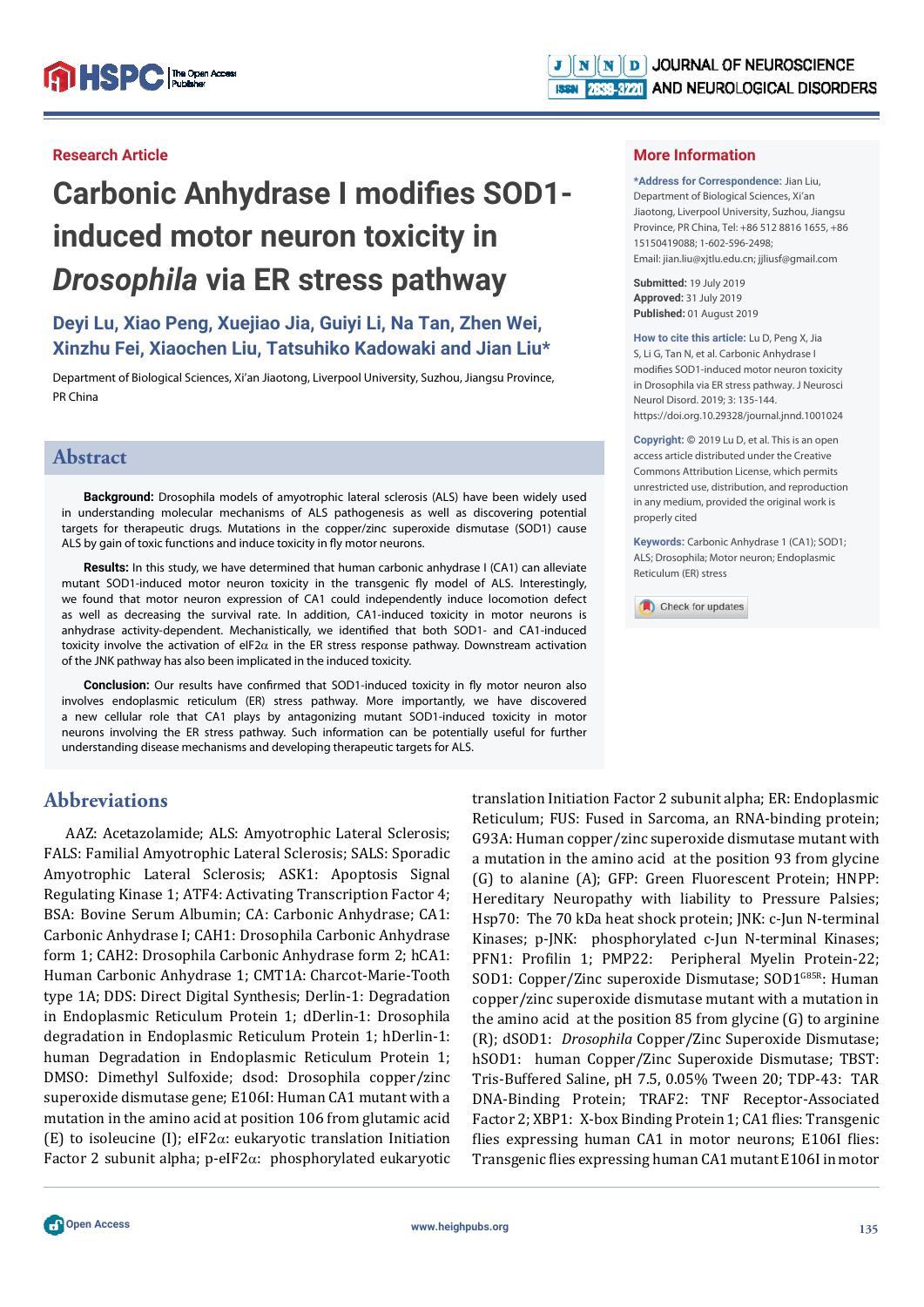

neurons; GFP flies: Transgenic flies expressing GFP in motor neurons; SOD1 flies: transgenic flies expressing SOD1<sup>G85R</sup> mutant in motor neurons; CA1+SOD1 flies: transgenic flies expressing human CA1 and SOD1<sup>G85R</sup> mutant in motor neurons

## **Introduction**

Amyotrophic lateral sclerosis (ALS) is an adult-onset motor neuron disease characterized by the predominant loss of motor neurons in the spinal cord, brain stem, and motor cortex [1]. More than 90% of ALS is sporadic (SALS) while about 10% is inherited. According to the most recent review article, a total of 27 genes with diverse functions have been listed to be linked to familial ALS (FALS) [2]. The mechanisms of ALS pathogenesis are complex involving many players and pathways [3]. Recently, it was reported that human carbonic anhydrase I (hCA1) might be a player in ALS pathology as its levels were increased in spinal cord motor neurons of ALS patients including SALS and FALS [4]. Carbonic anhydrases (CAs) catalyze the reversible conversion from carbon dioxide and water to bicarbonate and proton which is the most essential and fundamental process in cellular metabolisms [5]. CAs are responsible for dynamically regulating and maintaining the intracellular and extracellular pH [6]. CA1 is known to be one of the cytosolic isoforms of 17 mammalian CAs which are present in several subcellular compartments [5]. In addition to its expression in erythrocytes, several types of epithelial cells, synovium, and cardiac capillary endothelial cells, CA1 expression was also detected in the motor neurons of human spinal cord [4]. In *Drosophila*, there are two forms of CAs, CAH1 and CAH2 [7]. Phylogenetic analysis indicates that CAH1 and mammalian cytosolic forms of CAs share a common ancestor while CAH2 shares a common ancestor with the extracellular form of CAs [7]. *Drosophila* CAH1 (dCAH1) shares 44.6% identity with hCA1 in the overall amino acid sequences (Figure S1). Fly *CAH1* expression can be detected in the salivary gland, hindgut and midgut, eye as well as the brain [7]. Knockdown of fly *CAH1* in the midgut resulted in a less acid environment [8]. More importantly, changes in CA1 levels have been detected in several pathological conditions including the inflammation, cancer and brain injury [9-18]. However, the roles CA1 might play in motor neurons in the contexts of both physiology and pathology are completely unknown.

The copper/zinc superoxide dismutase (SOD1) was the first gene discovered in 1993 that is responsible for 20% of FALS [19]. Tremendous amount of information has been obtained in rodent models of SOD1-linked ALS as well as from *in vitro* mammalian cells. It has been established that mutant SOD1s cause ALS in a dominant fashion by gain of toxic function rather than loss of enzyme activity [20,21]. One piece of the overwhelming data to support this gain of toxicity was the fact that more than 130 mutant SOD1s selectively interact with human Derlin-1 (hDerlin-1) while the wild-type SOD1 does not [22]. Furthermore, the mechanism of the gained toxicity by the SOD1 mutants is the activation of endoplasmic reticulum (ER) stress response resulting in trapping apoptosis signal-regulating kinase 1 (ASK1) in the aggregates followed by downstream activation of the c-Jun N-terminal kinases (JNK) pathway [23]. The *Drosophila* model of SOD1-linked toxicity in motor neurons was also established [24]. Even though the *SOD1* gene is highly conserved among many species, *Drosophila* SOD1 protein (dSOD1) shares 61% identity with human SOD1 (hSOD1) [24]. In addition, overexpression of wild-type or ALS-linked mutant hSOD1s in fly motor neurons was toxic, while overexpression of the *Drosophila* SOD1 gene (*dsod*) was not [24]. Stress response of Hsp70 activation in glia was reported to be associated with the toxicity [24]. Similar to what's discovered in mouse [20], *dsod<sup>null</sup>* flies had defect but did not readily exhibit ALS-like phenotype [25]. Interestingly, the *Drosophila* knock-in model of hSOD1 mutations was reported [25]. Flies homozygous for the knock-in *dsod* which contained the equivalent human ALS mutation were lethal, while flies heterozygous for the same knock-in mutant gene exhibited ALS-like pathology in a recessive manner [25]. Because mutant SOD1s act in a dominant fashion in humans, we decided to use the fly model of ALS which overexpresses the mutant form of ALS (SOD1 $GBSR$ ) as originally described by Watson et al. [24] for our study. In order to understand the role of CA1 in ALS pathology, we decided to examine whether SOD1-induced toxicity in fly motor neurons can be modified by the presence of hCA1. We also make the following hypotheses: 1) the molecular mechanism of SOD1-induced damage in fly motor neurons might be through Derlin-1, ASK1 and JNK pathways; 2) if CA1 can modify the process, it can also imply for the first time a new role CA1 might play in motor neurons.

# **Materials and Methods**

#### **Plasmid constructs**

The cDNA for human CA1 was purchased from Genscript (Clone ID: OHu24513, Piscataway, NJ, USA). The E106I mutant form of CA1 was generated via site-directed mutagenesis via two rounds of PCR as described by Mohanty et al. [26]. Briefly, a total of 4 primers were designed and used in the PCRs. The sequences of the primers are: F1:

5'-TACTGGCTTATCGAAATTAATACGACTCACTATAGGG-3'; R1: 5'-

TGGCAACTAGAAGGCACAGTCGAGG-3'; F2:

5'-GAGCATGGTTCAatcCATACAGTGGATGG-3'; and R2:

5'-ATCCACTGTATGgatTGAACCATGCTCATT-3'.

The nucleotide sequences in lower cases in Primers F2 and R2 indicate the mutated nucleotides that will result in the altered amino acid from glutamic acid (E) to isoleucine (I) at the amino acid poistion 106 in the CA1 peptide. The final PCR fragment was purified and cloned into pcDNA3.1 (+) and the mutations were confirmed by sequencing. The cDNA of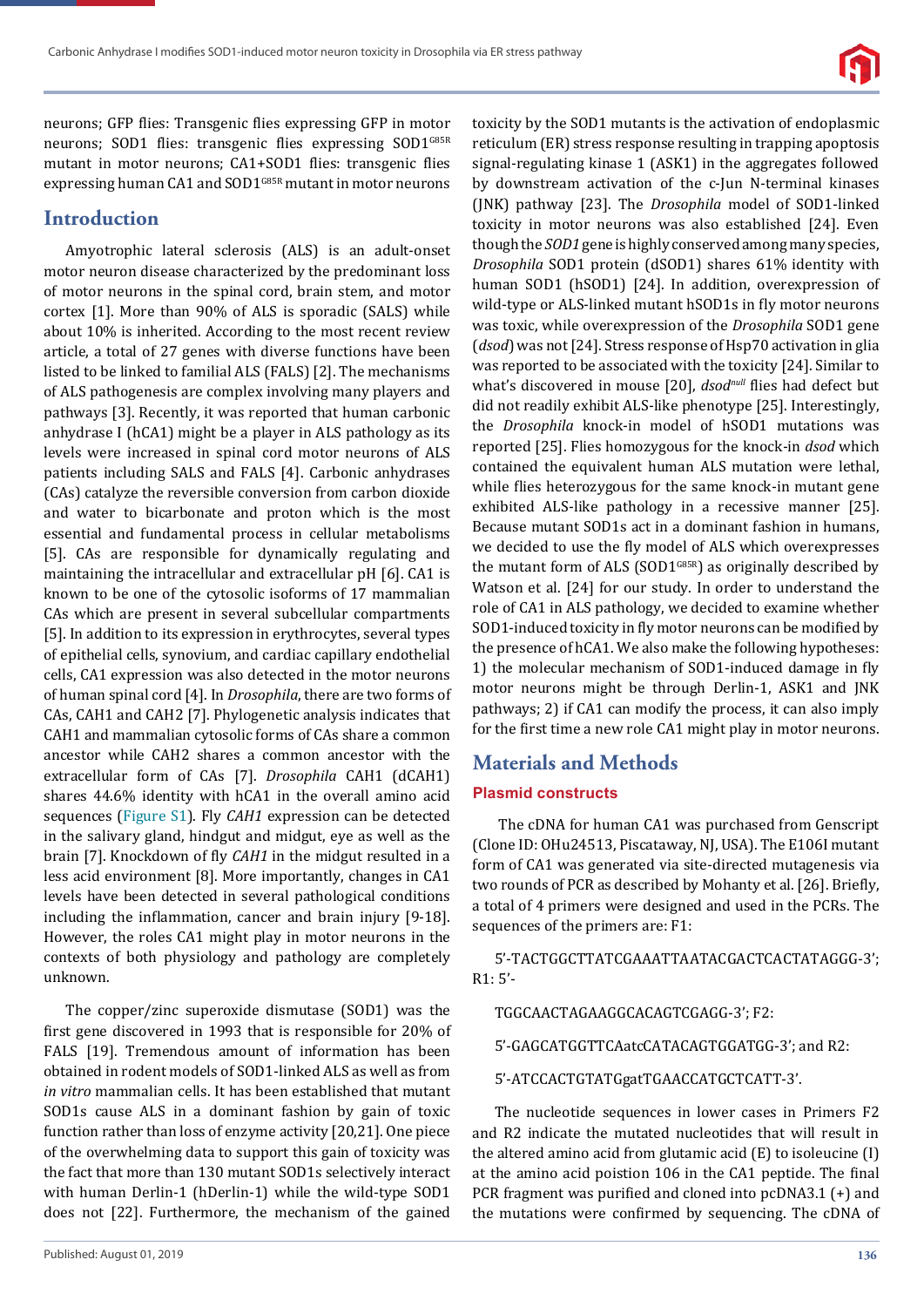

CA1 or E106I was cloned into the Xba I and Kpn I site of the pUASTattB plasmid for making transgenic flies.

#### **Fly strains and crosses**

Flies were maintained and aged with the standard medium (8% Brewer's yeast/2% yeast extract/2% peptone/3%  $\text{success/6\%} \quad \text{glucose/0.05\%} \quad \text{MgSO}_4/0.05\% \quad \text{CaCl}_2/0.6\%$ propionic acid/1% methyl 4-hydroxybenzoate with 1% agar) at 25°C with the 12-hour light-dark cycle. Transgenic lines carrying UAS-GFP.S65T (RRID: BDSC\_57064), UAS-SOD1G85R (RRID: BDSC\_33608), D42-GAL4 (RRID: BDSC\_8816) were obtained from the Bloomington *Drosophila* Stock Center (BDSC, Bloomington, IN, USA). Transgenic flies carrying UAS-CA1 (the wild-type CA1) and UAS-E106I (the mutant form of CA1) were made by Best Gene Inc (Chino Hills, CA, USA). Purified pUASTattB plasmids containing the cDNAs for CA1 or E106I mutant were used for the PhiC31 Standard plan to make transgenic flies (www.thebestgene.com). The injection stock 8622 (http://ϐlybase.org/reports/FBst0008622.html) which has the *attP2* site on chromosome 3L was used for both UAS-CA1 and UAS-E106I transgenes. D42>GFP.S65T, D42>CA1, D42>CA1<sup>E106I</sup>, and D42>SOD1<sup>G85R</sup> flies were generated by crossing D42-GAL4 with UAS-GFP.S65T, UAS-CA1, UAS- $\text{CA1}^{\text{E1061}}$  and UAS-SOD1<sup>G85R</sup> flies to produce  $\text{F}_1$  progeny which will be described as GFP, CA1, E106I, SOD1 flies throughout this paper. The transgenic line homozygous of the transgenes UAS-CA1 and D42-GAL4 on the 3rd chromosome was generated by the recombination. Transgenic flies that express both CA1 and SOD1 (which will be described as CA1+SOD1 flies throughout this paper) were made by crossing D42-GAL4:CA1 with UAS-SOD1G85R.

#### **The crawling test**

Third instar larvae were used for the crawling test conducted at 25°C. A dissecting microscope equipped with a camera, DDS function generator and computer were used to image the larval locomotion movements on the surface of 1% agarose gel in a 10-cm dish against a black background together with a reference ruler. One larva was taken out from the vial and put on the agarose gel to allow it to acclimate to the environment for 2 min after which time its movement was captured by the camera using a customized macro command in ImagePro software. The video images were collected by taking a snap picture every 0.5 second for a total period of 100 seconds. The larva's position on the plate was manually tracked and the total crawling distance of its movements was calibrated using the reference calibration curve.

#### **The climbing assay**

Male flies of  $F_1$  progeny from the correct genotypes including GFP, CA1, SOD1 and CA1+SOD1 flies were collected within 24 hrs after eclosion and designated as Day 1 flies. A total of 10 male flies were collected in one vial. The climbing assay was conducted according to the method described by Romero et al. [27]. Briefly, on Day 2, the flies in each vial were

transferred to a clean vial on which a 5 cm line was marked from the bottom. After being acclimated in the testing vial for 5 min, the flies were tapped down to the bottom of the vial and the number of flies which climbed above the 5 cm line at least once within 18 seconds were recorded. This performance was repeated twice for each vial. The climbing index is calculated as the average of the three recorded numbers divided by the total number of flies in each vial. When no flies were alive in a vial, the climbing index for that vial no longer exists for that time point and all the time points afterwards. All flies were tested every three days, from Day 2 to Day 38, the data from all vials from different independent experiments were combined and analyzed. After the test, the flies were placed in a new vial with fresh growth medium.

#### **Measurement of the rate of survival**

The rate of survival was also measured for the flies used in the climbing test every three days and the total number of alive flies on the test day were recorded. The rate of survival was calculated by the recorded fly number on the testing day divided by the total number of flies on Day 1 for each vial. Once no flies were alive in a vial, the survival rate for that vial reached zero and remained zero for all the time points afterwards. Data from all vials in different independent experiments were combined and used for making the survival curves.

#### **Western blot analysis**

Determination of transgene expression in flies was conducted by extracting proteins from an individual fly using the 1X sample loading buffer (50 mM Tris-HCl pH 6.8/2% SDS/10% glycerol/1% β-mercaptoethanol/0.02 % bromophenol blue). A total of 3 randomly collected flies were test for each cross. Examination of changes in the levels for proteins involved in pathology was performed using the dissected head and trunk materials from the fly. The tissues were homogenized in the lysis buffer containing 20 mM Tris-HCl (pH 7.5)/12 mM β-glycerophosphate/150 mM NaCl/5 mM EGTA/10 mM NaF/1% Triton X-100/1% deoxycholate/1 mM DTT/1 mM sodium orthovanadate, and 1X proteinase inhibitor cocktail (ThermoFisher Scientific, Waltham, MA, USA). An equal number of flies was used for each time point. Protein samples are separated on the SDS/PAGE gel, transferred onto the nitrocellulose membrane and probed with the desired antibodies. The membrane was blocked in either milk or BSA in TBST, incubated with the primary antibody, washed, incubated with the secondary antibody and washed again. The images were acquired on Odyssey and the data were analyzed using Image Studio Lite Ver 5.2 software.

#### **Co-immunoprecipitation**

The head and thorax of the fly was dissected out and used for co-immunoprecipitation (co-IP). Proteins were extracted in the same lysis buffer as used for Western Blot analysis by homogenizing the tissues and taking the supernatant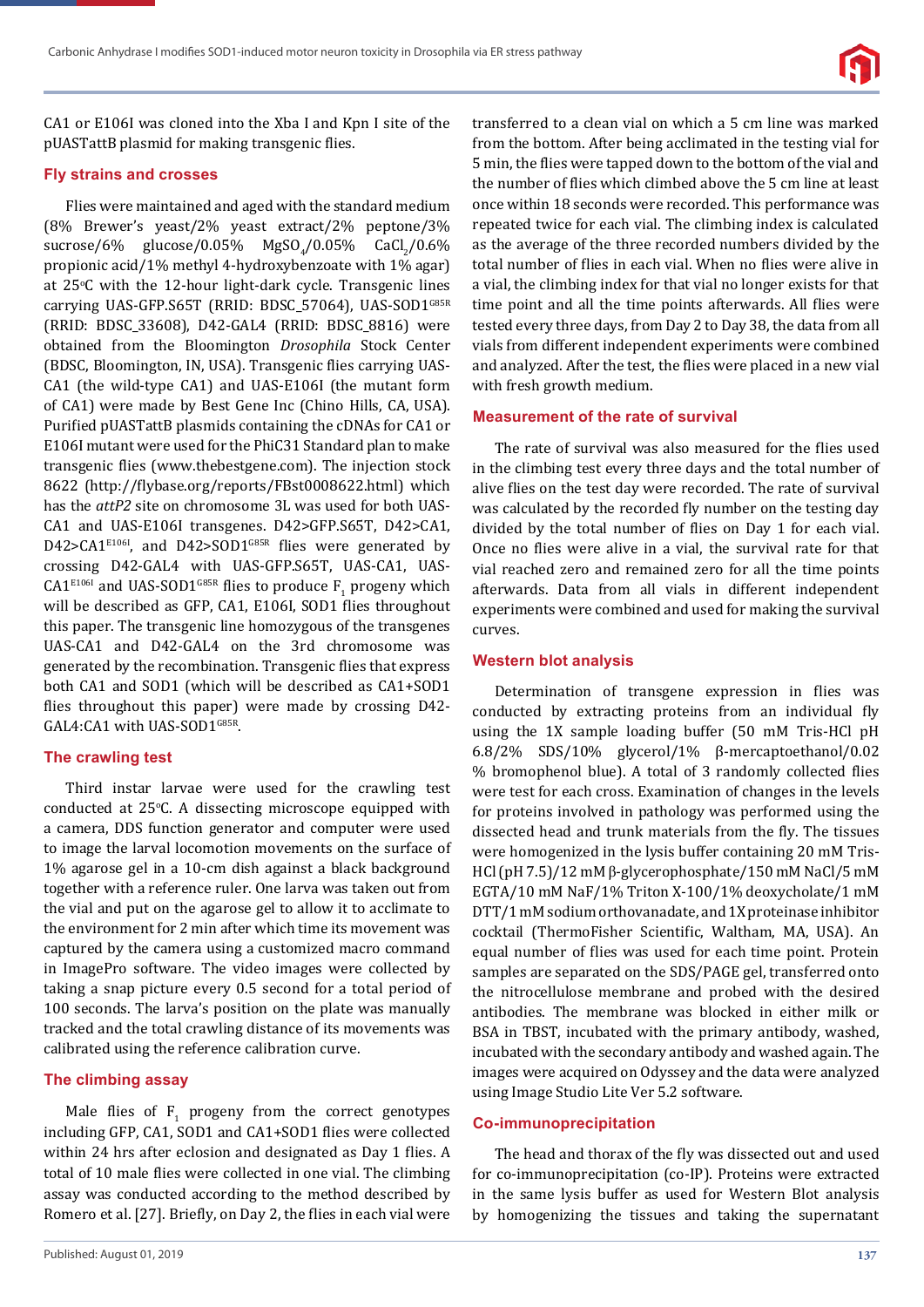

after microcentrifugation at the maximal speed for 30 min at 4°C. Protein concentrations were determined using the BCA method (ThermoFisher Scientific, Waltham, MA, USA). Co-IP was performed in the IP buffer (20 mM Tris/150 mM NaCl/1% Triton, pH 7.5) with a ratio of  $5\mu$ g: 1 mg for antibody and protein, respectively. The IP volume is  $350 \mu$  and proteins were pre-cleaned with Protein G beads (GE Healthcare, Pittsburgh, PA, USA) for  $2hr$  at  $4°C$ , followed by incubation with the IP antibody overnight at  $4^{\circ}$ C. The beads were washed with IP buffer three times followed by one last wash in 1X PBS. Both a fraction of the supernatant and all proteins on the beads were subjected to Western Blot analysis.

#### **Antibodies**

The GFP antibody was from ProSci (XR-9001, Poway, CA, USA). The SOD1 antibody used in Western Blot analysis was from Enzo Life Sciences (ADI-SOD1-100, Farmingdale, NY, USA), the one used in co-IP was from Leica Biosystems (NCL-SOD1, Newcastle, UK). The actin antibody was from Sigma (A2066, St Louis, MO, USA). The antibodies against CA1 (ab124976, used in Western Blot; ab54912, used in co-IP), tubulin (ab52866) were from Abcam (Burlingame, CA, USA). The antibodies that detect only the phosphorylated eIF2 $\alpha$ (CST#9721) and JNK (CST#9251) were from Cell Signaling Technology (Davers, MA, USA). The antibody specific for detecting *Drosophila* Derlin-1 but not human Derlin-1 was generated by making a polyclonal antibody against the epitope sequence of RAPPRQATESPWG produced by GenScript (Nanjing, China). The specificity of the antibody was confirmed by epitope peptide competition experiment using proteins from fly and human samples.

#### **Statistical analysis**

Statistical analysis was performed using either the Student T-test or GraphPad Prism 8 software.

# **Results**

#### **CA1 causes motor neuron toxicity at the larval stage and in adults**

In order to understand whether CA1 can modulate mutant SOD1-induced toxicity, we first examined locomotion function in transgenic flies that express hCA1 in the motor neurons by the binary expression system of the D42-GAL4 [28] and UAShCA1 (see also Materials and Methods). These flies will be described as CA1 flies for this study. The locomotion function was measured by the crawling distance and climbing index at the larval stage as well as in adults, respectively. In addition, the rate of survival was also determined. Western Blot analysis of proteins from the individual fly demonstrated that the respective transgene expression of GFP and CA1 in fly motor neurons was readily detectable by the antibodies (Figure 1a, GFP & CA1). Using the  $3<sup>rd</sup>$  instar larvae grown in the regular medium for the crawling test, it was discovered that the average distance CA1 larvae crawled in 100 seconds was significantly

shorter than that by GFP larvae (Figure 1c), indicating that there is a locomotion defect caused by expression of hCA1 in fly motor neurons during the larval development. Locomotion behavior was also tested in adult CA1 flies via the classic antigeotaxis test every 3 days starting Day 2 after eclosion until Day 38. The climbing index was defined as the percentage of the numbers of flies reached the marked 5 cm distance at least once in 18 seconds in a vial, which is used as an indication of locomotion activity. It was discovered that the climbing index exhibited by CA1 flies was significantly lower than that of GFP flies as early as Day 8 (Figure 2a). The climbing index continued to decline in CA1 flies to be about 30.5% while GFP flies maintained an average climbing index value of 57.5% at Day 38 (Figure 2a). In other words, the locomotion activity in CA1 flies was about half of that of GFP flies between week 5 and week 6 in adult life. Consequently, CA1 ϐlies had also shortened lifespan demonstrated by the reduced survival rate in the same period of time (Figure 2d). Therefore, we conclude that for the first time we have demonstrated that hCA1 when expressed in fly motor neuron can cause toxicity as reflected in the locomotion defect as well as the reduced rate of survival in adult flies.

#### **CA1-induced motor neuron toxicity is activity-dependent**

The next question we were interested in asking was whether the observed CA1-induced toxicity requires the enzymatic activity. To address this, transgenic flies expressing a mutant form of CA1 (E106I) with a mutation in the conserved amino acid residue Glu106 in the motor neurons were established. Mutations in Glu106 were known to inactivate CA [29] and



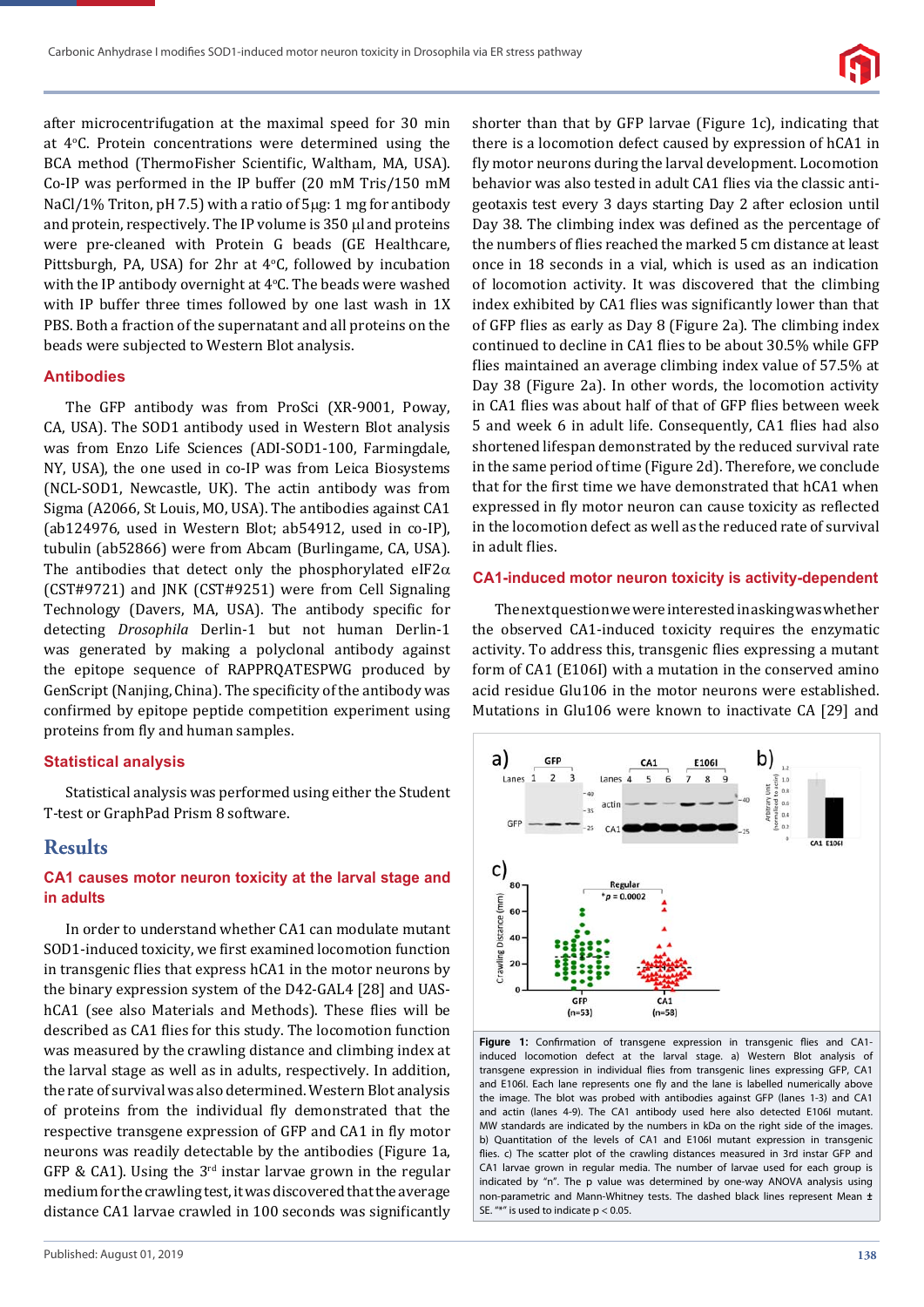



**Figure 2:** Motor neuron expression of CA1 caused the activity-dependent locomotion defect and reduced rate of survival in adult flies. Adult male flies from transgenic lines expressing GFP (green), wild-type CA1 (red) and the mutant E106I (purple) were subjected to the climbing (a-c) and survival (d-f) tests from Day 2 to Day 38 after eclosion. The number of fly vials used in the tests for a given two groups at each time point is indicated by "N". Ten flies were collected for each vial on Day 1. The data for each graph were analyzed by two-way ANOVA followed by Bonferroni's multiple comparisons test using the GraphPad Prism software. The significance of the difference between the two groups was indicated by the p value next to "N" in the graph area where "\*" is used to indicate  $p < 0.05$ . The significance between two data points at a given time was also labeled by "\*" in which:  $*$ :  $p < 0.05$ ; \*\*:  $p < 0.01$ , \*\*\*:  $p < 0.001$ ; and \*\*\*\*:  $p < 0.0001$ , situated above each data point in the graph line. The data values and error bars represent Mean  $\pm$  SEM.

the loss of enzymatic activity in E106I was also confirmed by the carbonic anhydrase activity assay (Figure S2). The mutant E106I expression was detected by the same CA1 antibody in individual flies (Figure 1a, lanes 6-9) and the level of E106I mutant protein is somewhat lower (about 70% of that of the wild-type CA1) when compared to CA1 expression (Figure 1b). In addition, the CA inhibitor acetazolamide (AAZ) was also included in the fly growth medium as an alternative way of inactivating the anhydrase activity in 3rd instar larvae for the crawling test (Figure 3a-3c). DMSO was included in the growth media as AAZ is only soluble in DMSO. While DMSO did not have any effect on the reduced locomotion activity in 3rd instar CA1 larvae compared with GFP flies (Compare Figure 1c with Figure 3a), AAZ at two different concentrations of either  $1 \mu$ M or  $10 \mu$ M eliminated such defect in CA1 larvae (Figure 3b and 3c, respectively). Similarly, larvae expressing E106I performed no differently from GFP larvae in the crawling distance, reversing the defect seen in CA1 larvae (Figure 3d, compare the purple with green). The anhydrase activitydependent toxicity was also tested in the climbing assay and survival rate in adult flies. The E106I flies, virtually behaved the same as GFP flies with regard to both the climbing index (Figure 2c) and survival rate (Figure 2f) when compared with CA1 flies (Figure 2, compared 2a with 2b for climbing index; and compare 2d with 2e for the survival rate). Therefore, we conclude that CA1-induced toxicity in fly motor neurons requires its anhydrase activity.

#### **CA1 can ameliorate SOD1-induced toxicity at the early stage of adult flies**

In order to understand the relationship between SOD1 and CA1-induced locomotion defects in adult flies which is relevant to the mechanisms of FALS-linked motor neuron toxicity, we also created transgenic flies expressing both SOD1 and CA1 in the motor neurons (described as CA1+SOD1 flies). Both the climbing and survival tests were conducted in a total of four transgenic fly lines expressing GFP, CA1, SOD1 and CA1+SOD1. The expression of the above transgene of interests in each transgenic fly line was confirmed by the Western Blot analysis (Figure 4). Expression of the mutant form of SOD1  $(SOD1<sup>G85R</sup>)$  caused toxicity in the climbing test up to Day 14 (Figure 5a). However, this SOD1-induced toxicity plateaued and reached a significant beneficial effect compared with GFP flies at Day 38 (Figure 5a). In contrast and as described earlier, CA1 caused the continued decline in motor function compared with GFP flies (Figure 2a). Interestingly, when CA1 was expressed in addition to SOD1 in fly motor neurons, the locomotion activity in CA1+SOD1 flies was restored to that of the control GFP flies (Figure 5d and Figure S3C). This CA1rescuing SOD1 toxicity and "returning to normalcy" was most unambiguously and clearly observed within the first 2 weeks or up to Day 14 (Figure 5b and Figure S3A). The rescue effect was two-edged in a sense that SOD1 also significantly rescued CA1-induced toxicity, as demonstrated by *p*=0.003, between CA1 and CA1+SOD1 flies in the same period of time (Figure 5c and Figure S3B). At the later stage of the adult fly life, particularly after Day 26, SOD1-induced toxicity plateaued while CA1 continued to be toxic (Figure 5e), with the former being dominant to the latter eliminating the CA1-induced toxicity completely to be no different from that of GFP flies (Figure 5c and 5d). This above statement is consistent with the enhanced *p* value (*p*<0.0001) between SOD1 and CA1+SOD1 flies within 14 days (Figure S3A) than  $p=0.0402$  within 38 days (Figure 5b), while the *p* values for CA1 and CA1+SOD1 flies exhibited a reverse trend:  $p=0.003$  and  $p<0.0001$  within 14 and 38 days, respectively (Figure S3B and Figure 5c).

#### **The ER stress pathway is involved in SOD1- and CA1 induced toxicity**

Due to the fact that there obviously is a crosstalk between SOD1- and CA1-induced motor neuron toxicity in adult flies, we first tested the possibility of whether there was either a direct or indirect interaction between SOD1 and CA1 by coimmunoprecipitation using proteins from fly tissues. We did not detect a potential interaction between the two proteins using this method (Figure S4). Studies with mammalian cells have established that almost all mutant SOD1s can gain toxicity by abnormally interacting with Derlin-1 which induced ER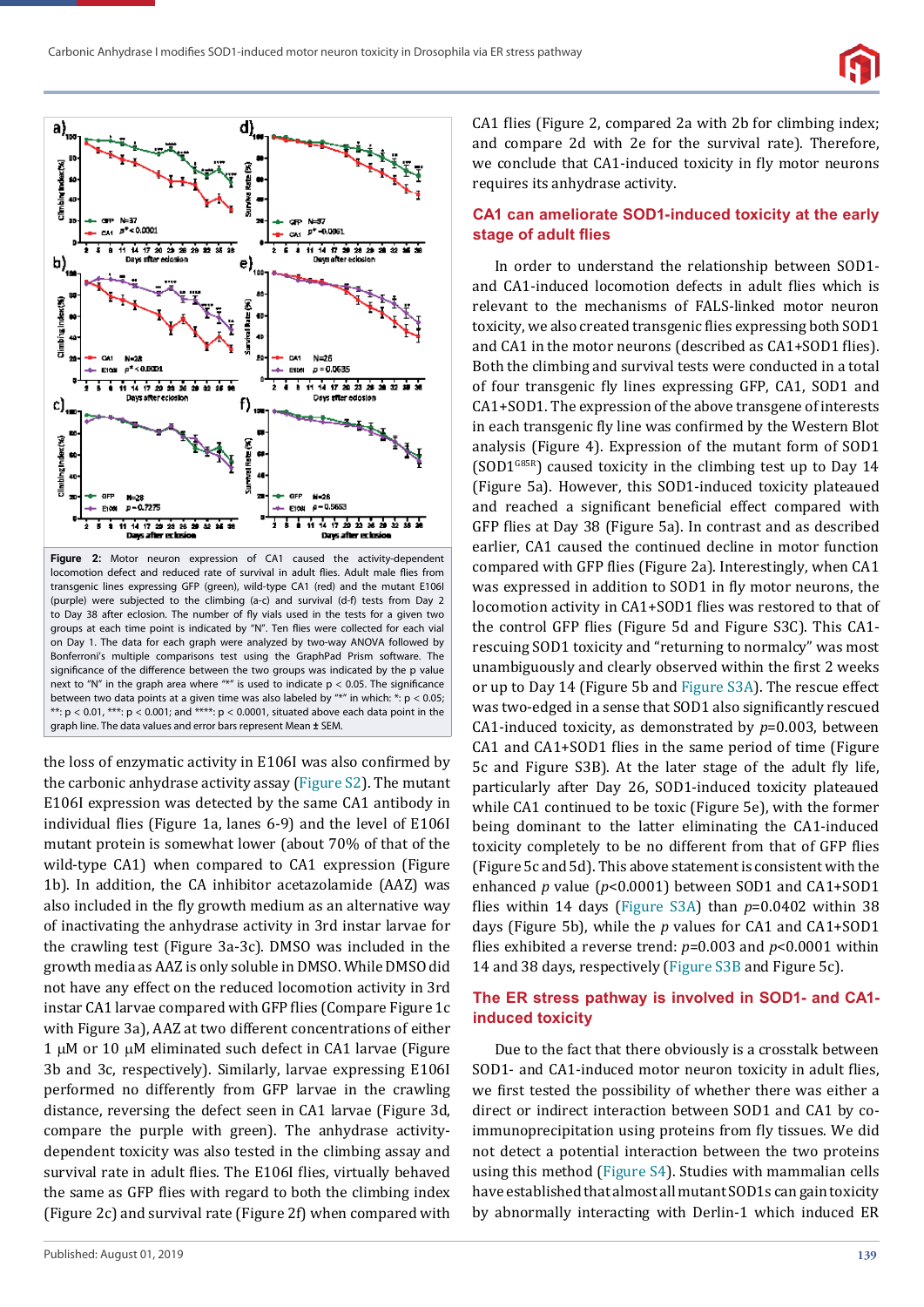



**Figure 3:** Motor neuron expression of CA1 caused activity-dependent locomotion defect in 3rd instar larvae. The scatter plots of the crawling distances measured in 3rd instar larvae. Crawling tests were conducted on 3rd instar larvae from transgenic flies expressing GFP (green), CA1 (red) and E106I proteins. Growth medium containing DMSO (a) and different concentrations of acetazolamide (AAZ), an inhibitor of CA1 were included. b) AAZ, 1mM; c) AAZ, 10 mM; d) Regular medium. The number of larvae used for each group is indicated by "n". The p value was determined by one-way ANOVA analysis using non-parametric and Mann-Whitney tests. The dashed black lines represent Mean  $\pm$  SE. "\*" is used to indicate p < 0.05.



stresses leading to aggregates formation and activation of ASK1 [23]. In addition, the ER stress response is one of the earliest pathological features in mutant SOD1-linked FALS models in rodents [30]. To determine whether SOD1-induced motor neuron toxicity in flies may involve similar mechanisms, we hypothesized that the mutant SOD1 might also be able to interact with *Drosophila* Derlin-1 (dDerlin-1), as the sequence identified in hDerlin-1 which interacts with mutant SOD1s shares homology with the corresponding sequence in dDerlin-1 (Figure S5A). However, co-immunoprecipitation experiment did not yield positive interaction between the two proteins using either purified proteins (data not shown) or proteins from fly tissues (Figure S4, bottom panel; Figure S5B and S5C). Nevertheless, changes in the levels of molecules that are known to be upregulated in ER stress response were examined (Figure 6a). One of such molecule is eIF2α and its activation by phosphorylation (p-eIF2α). The temporal regulation of levels of p-eIF2α were determined in transgenic lines at Day 3, Day 14, and DaWWy 26. For the first time, we documented an early and peak activation of eIF2α at Day 3 in SOD1 flies (Figure 6b, orange bars) which subsided to the



**Figure 5:** The time courses (from Day 2 to Day 38) of the locomotion activities measured in 4 different transgenic flies. The climbing test was performed in adult male flies from transgenic lines expressing a control protein GFP (green), CA1 (red); SOD1 (orange) and both CA1 and SOD1 (CA1+SOD1, blue). Each graph presented data comparison from two groups: a) GFP and SOD1; b) SOD1 and CA1+SOD1; c) CA1 and CA1+SOD1; d) GFP and CA1+SOD1; d) SOD1 and CA1. The number of vials of flies used in the test for a given two groups at each time point is indicated by "N". Ten flies were collected for each vial at Day 1. Data for each graph were analyzed by two-way ANOVA followed by Bonferroni's multiple comparisons test using the GraphPad Prism software. The significance of the difference between the two groups was indicated by the p value next to "N" in the graph area where is used to indicate  $p < 0.05$ . The significance between two data points at a given time was also labeled by "\*" in which: \*:  $p < 0.05$ ; \*\*:  $p < 0.01$ , \*\*\*:  $p < 0.001$ ; and \*\*\*\*: p < 0.0001, situated above each data point in the graph line. The data values and error bars represent Mean ± SEM.

level not different from that in GFP flies at Day 14 (Figure S6A, Day 14, green and orange bars). This is supportive of the notion that the ER stress pathway known to be engaged in mammalian cells [23], is also involved in mutant SOD1 induced toxicity in *Drosophila*, the latter of which has not been demonstrated before. Differently, a delayed activation of eIF2α was observed in CA1 flies which started to increase at Day 3 but peaked at Day 14 (Figure 6b, Day 14, red bars; Figure S6A, Day 14, green and red bars). In contrast, there is no detectable activation of eIF2α in CA1+SOD1 ϐlies compared with GFP flies (Figure 6b, blue bars), suggesting that eIF2α activation can serve as an indication of the underlying mechanism that results in the counteractive effect of CA1- and SOD1-induced toxicity observed in early fly adulthood (Figure 5).

#### **CA1- and SOD1-induced toxicity involves JNK activation**

To understand the toxicity at the level of apoptosis, the changes in phosphorylated JNK (p-JNK) were also examined. Similar activation of JNK at Day 14 were observed in both CA1 and SOD1 flies (Figure 6c, red and orange bars) which again was not seen in CA1+SOD1 flies (Figure 6c, blue bars). This is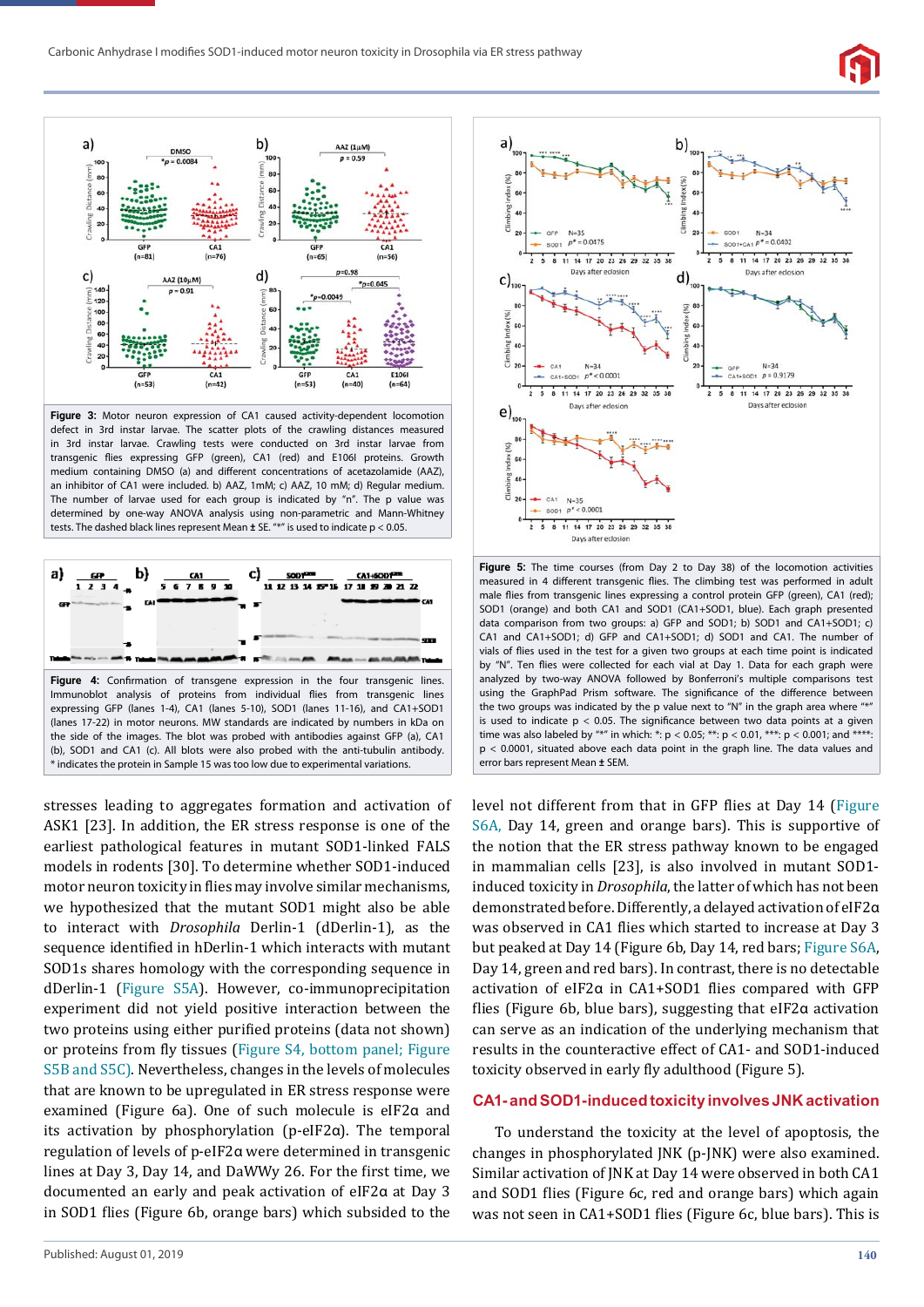

consistent with the normal locomotion function observed in the climbing test in CA1+SOD1 flies until Day 14 (Figure 5). The activation of JNK in CA1 flies at Day 26 was not significantly different from Day 14 (Figure 6c, no significant difference for the red bars between Day 14 and Day 26), while in SOD1 flies, the activation of JNK was significantly decreased at Day 26 compared with Day 14 (Figure 6c, orange bars, *p*=0.03 between Day 14 and Day 26). These changes correlated with the sustained locomotion defect in CA1 throughout the time course while the defective behavior stabilized and ultimately improved in SOD1 flies when compared to GFP flies after Day 14 (Figure 2a and Figure 5a).

# **Conclusion and Discussion**

Our study for the first time characterized a novel fly model of motor neuron toxicity that might be relevant to ALS. Previously discovered human CA1 whose levels were shown



**Figure 6:** Quantitation of the levels of phosphorylated eIF2a and phosphorylated JNK in transgenic lines expressing GFP (green), CA1 (red), SOD1 (orange) and CA1+SOD1 (blue) at Day 3, 14 and 26. a) Western Blot analysis was performed with proteins from the fly head and trunk using antibodies against phosphorylated eIF2a (p-eIF2a), phosphorylated JNK (p-JNK), and tubulin. Each lane contains proteins from 10 individual flies. Graphs exhibiting temporal changes in p-elFa (b) and p-JNK (c) for each transgenic line were shown. The intensity of the protein signal in each lane was quantified using the Image Studio Lite Ver 5.2 software and normalized to the level of tubulin. The p values were calculated using the Student T-test and labeled between 2 bars where  $p < 0.05$  with "\*". The data values and error bars represent Mean  $\pm$  SD.

been demonstrated that when overexpressed in fly motor neurons is also toxic (Figure 2a & 2d). Among the established *Drosophila* models of ALS-linked genes, 5 molecules including SOD1, TDP-43, FUS and PFN1, when their wild-type human proteins were overexpressed in fly neurons caused toxicity [31,32,24]. Apparently, CA1 behaved similarly to these five molecules. Our approach in the effort to understand how CA1 might modulate motor neuron function is to see how it might affect a known ALS-related phenotype which human mutant SOD1-induced toxicity in fly motor neurons. It was noted that this SOD1-induced toxicity in our study was observed earlier (Figure 5a) than the published data [24]. This difference can be attributed to the different control used in the experiments. While flies overexpressing the endogenous fly SOD1 were use in the climbing test by Watson et al. [24], we used flies overexpressing GFP in our study. There definitely is a crosstalk between CA1-induced toxicity and SOD1-mediated pathway as demonstrated by the data in figure 5. The net result of this crosstalk is the reversal of two toxicities to normal, implying the mechanism of the individual toxicity can nullify each other. Such rescuing effect is of the similar nature to the published study in which the defect in axonal transport caused by a mutation in dynein completely rescued SOD1 mutant G93Ainduced deficit in axonal transport seen in the transgenic mouse model of ALS, even though the molecular mechanism was not entirely clear [33]. In theory, there are at least two potential possibilities for such interaction. One is that there might be a shared and rate-limiting factor in the CA1- and SOD1-induced pathways. When both proteins are present, the amount of this factor is rendered to be insufficient for either pathway resulting in the disappearance of the toxicity. Second, there is a common factor or pathway affected by CA1 and SOD1 and for the normal cell function, the level of this factor or the active state of this pathway has to be maintained at an optimal value. An example of such factor is peripheral myelin protein-22 (PMP22) whose levels are tightly regulated. PMP22 is a component of myelin which covers the nerves and is responsible for the efficient transmission of neuronal impulses. Increased levels of PMP2 due to an additional copy of the *PMP22* gene results in a neurological disorder known as Charcot-Marie-Tooth type 1A (CMT1A), while decreased levels PMP22 due to heterozygous deletion of the gene causes a different neurological disorder known as hereditary neuropathy with liability to pressure palsies (HNPP). If CA1 caused a change in the level of the factor or the degree of the active pathway in one direction, while SOD1 in the opposite direction, this can lead to disruption of the normal function. When both proteins are present, opposing effects on the changes of the factor /pathway resumes the optimal level of the condition and normal cellular function. Further investigations are needed to elucidate the mechanisms of this complex and interesting phenomenon of crosstalk between CA1 and SOD1-induced toxicity.

to be increased in the spinal cord of ALS patients [4], has now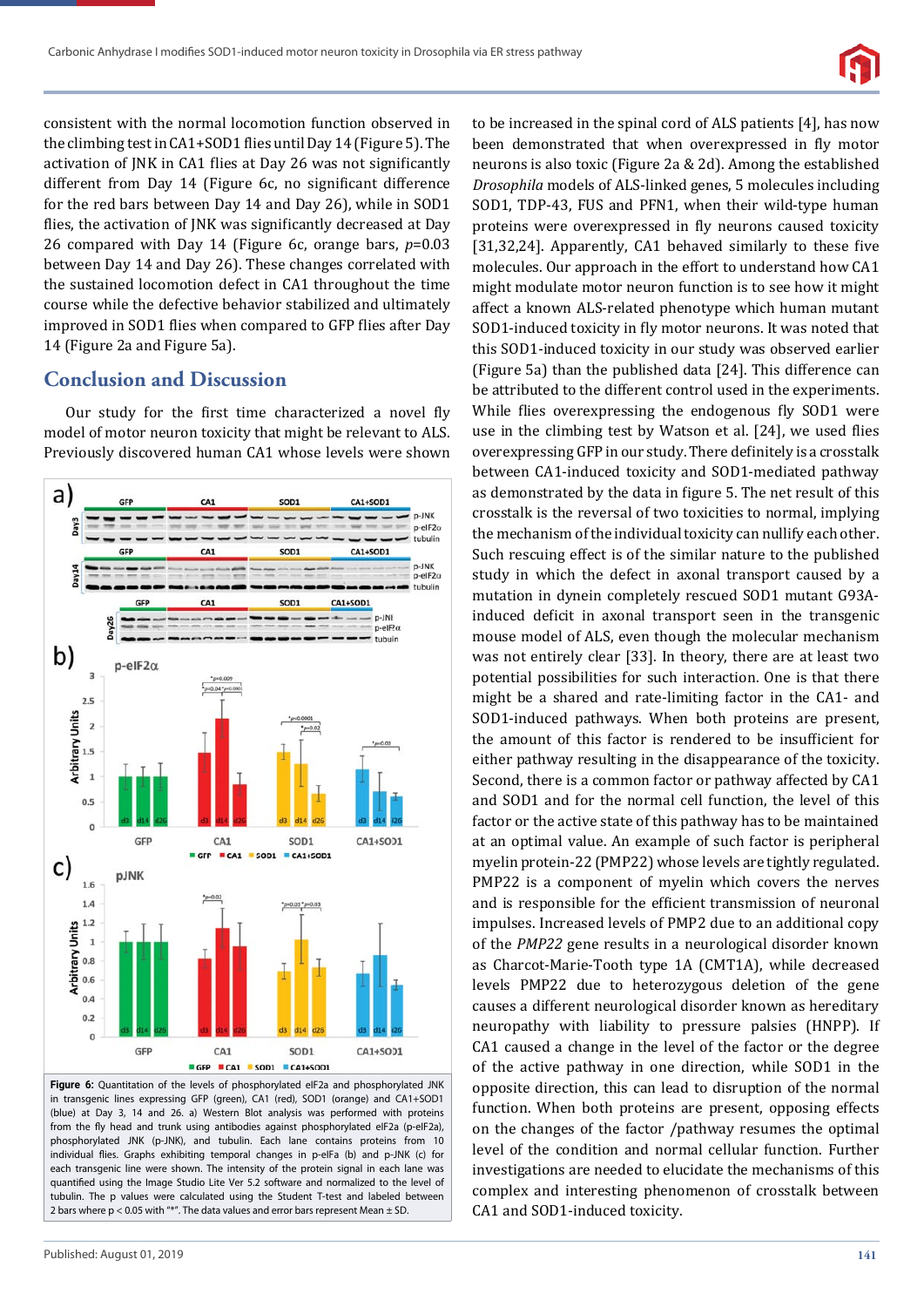

The fact that CA1 can modify SOD1-induced toxicity helped to test the hypothesis whether there might be a shared signaling pathway leading to motor neuron dysfunction. Although the physical interaction between SOD1 and dDerlin-1 was not detected in our study, we demonstrated that the ER stress response pathway was involved by the activation of eIF2α in SOD1 flies. This is consistent with the data in mammalian cells that ER stress-induced ASK1 activation was responsible for mutant SOD1-linked toxicity [23]. It is entirely possible that mutant SOD1 can physically engage with dDerlin-1 in a transient and/or regulated way (that was not detectable by the co-immunoprecipitation method) which leads to toxicity, or there is dDerlin-1-independent signaling pathway. On the other hand, it is equally possible that SOD1-induced toxicity in fly motor neurons is dDerlin-1-independent. Furthermore, the same activation of eIF2α was also detected in CA1-induced defect, but which peaked at a later time compared with that by SOD1 (Figure 6b, compare the red and yellow bars). In other words, an earlier rather than later ER stress response might be critical in determining whether the neurons are going to be able to overcome or succumb to the stresses. Indeed, it appeared that the quicker activation of eIF2α helped SOD1 neurons in the long run survive the stress (Figure 5a) while the relatively delayed eIF2α activation in CA1 flies resulted in persistent toxicity in motor neurons (Figure 2a). This type of correlation between the onset of ER stress response and cell survival was also reported by Walter et al., with regard to the kinetics of XBP1 splicing and ATF4 translation and their correlations with cell death [34]. The JNK pathway is known to be activated in response to stress and in *Drosophila*, activation of JNK is normally associated with apoptosis [35]. It is also known that ER stress can cause activation of JNK via TRAF2 and kinases complex including ASK1. Increased p-JNK levels were observed within CA1 and SOD1 flies at Day14, which can be potentially associated with eIF2a activation. However, no significant JNK activation was detected in CA1+SOD1 flies, which is consistent with the lack of locomotion defect in these flies, suggesting the toxicity seen in flies are potentially due to ER stress response and downstream activation of JNK signaling pathway. It was noted that CA1 and SOD1 flies exhibited lower levels of activation of JNK at Day 3 and Day 26 compared with GFP flies (Figure S6B). It is not clear what contributes to this lower level of p-JNK in CA1 or SOD1 flies. One might speculate that initial CA1- and SOD1-induced stress might pre-conditioned cells to lower the p-JNK levels to better cope with further activation. If so, the fact that the level of p-JNK in CA1+SOD1 flies was significant lower than either CA1 or SOD1 flies at Day 26 (Figure S6B, compare the blue to red or orange bars) would be consistent with the counteractive crosstalk between the two pathways resulting in even better coping mechanisms. These pure speculations warrant future investigations.

To summarize, our study for the first time confirmed that mutant SOD1 can induce ER stress response and JNK

activation in fly motor neurons, which is consistent with the mechanisms elucidated in mammalian cells [36-40]. We also used the transgenic fly model to further characterize a recently reported molecule CA1 whose levels were changed in ALS patients and discovered that CA1 can induce ER stress response in fly motor neurons. Most importantly, CA1 can cancel out SOD1-linked ALS pathology in flies within the first two weeks in adulthood indicating that the potential crosstalk and time-sensitive interactions between signaling pathways induced by apparently different toxic proteins can benefit cells or organisms depending on the nature and kinetics of the associated cellular pathways. Such information is important and potentially useful for discovering drugs in therapeutic development.

## **Acknowledgement**

We thank Dr. Minyan Wang for kindly providing the imaging system for the crawling test. We thank Professor Mu Wang for reading and providing critical comments on the manuscript. I hereby declare that this piece of work was partially or fully funded by National Natural Science Foundation of China with grant number: 81071010; Xi'an Jiaotong-Liverpool University with grant numbers: RDF-10-02-02 and RDF-14-01-21.

### **References**

- 1. Kiernan MC, Vucic S, Cheah BC, Turner MR, Eisen A, et al. Amyotrophic lateral sclerosis. Lancet. 2011; 377: 942-955. **PubMed**: https://www.ncbi. nlm.nih.gov/pubmed/21296405
- 2. Mathis S, Goizet C, Soulages A, Vallat JM, Masson GL. Genetics of amyotrophic lateral sclerosis: A review. J Neurol Sci. 2019; 399: 217-226. **PubMed**: https://www.ncbi.nlm.nih.gov/pubmed/30870681
- 3. Taylor JP, Brown RH Jr, Cleveland DW. Decoding ALS: from genes to mechanism. Nature. 2016; 539: 197-206. **PubMed**: https://www.ncbi.nlm. nih.gov/pubmed/27830784
- 4. Liu X, Lu D, Bowser R, Liu J. Expression of Carbonic Anhydrase I in Motor Neurons and Alterations in ALS. Int J Mol Sci. 2016; 17. **PubMed**: https:// www.ncbi.nlm.nih.gov/pubmed/27809276
- 5. Tolvanen ME, Ortutay C, Barker HR, Aspatwar A, Patrikainen M, et al. Analysis of evolution of carbonic anhydrases IV and XV reveals a rich history of gene duplications and a new group of isozymes. Bioorg Med Chem. 2013; 21: 1503-1510. **PubMed:** https://www.ncbi.nlm.nih.gov/ pubmed/23022279
- 6. Frost SC. Physiological functions of the alpha class of carbonic anhydrases. Subcell Biochem. 2014; 75: 9-30. **PubMed**: https://www.ncbi.nlm.nih.gov/ pubmed/24146372
- 7. Syrjanen L, Tolvanen ME, Hilvo M, Vullo D, Carta F, et al. Characterization, bioinformatic analysis and dithiocarbamate inhibition studies of two new alpha-carbonic anhydrases, CAH1 and CAH2, from the fruit fly Drosophila melanogaster. Bioorg Med Chem. 2013; 21: 1516-1521. **PubMed**: https:// www.ncbi.nlm.nih.gov/pubmed/22989910
- 8. Overend G, Luo Y, Henderson L, Douglas AE, Davies SA, et al. Molecular mechanism and functional significance of acid generation in the Drosophila midgut. Sci Rep. 2016; 6: 27242. **PubMed**: https://www.ncbi.nlm.nih.gov/ pubmed/27250760
- 9. Chang X, Han J, Zhao Y, Yan X, Sun S, et al. Increased expression of carbonic anhydrase I in the synovium of patients with ankylosing spondylitis. BMC Musculoskelet Disord. 2010; 11: 279. **PubMed**: https://www.ncbi.nlm.nih. gov/pubmed/21143847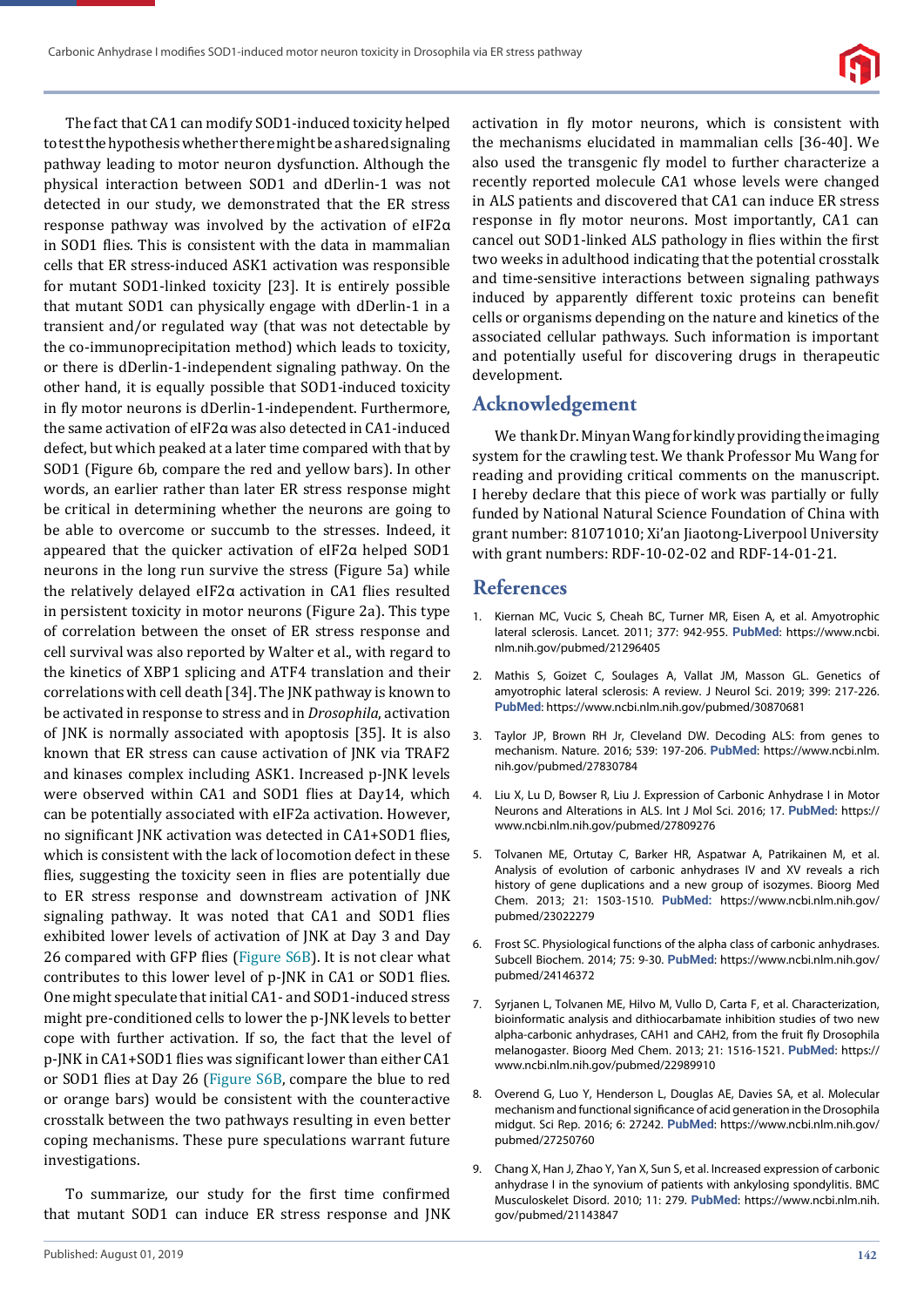

- 10. Connor DE Jr, Chaitanya GV, Chittiboina P, McCarthy P, Scott LK, et al. Variations in the cerebrospinal fluid proteome following traumatic brain injury and subarachnoid hemorrhage. Pathophysiology. 2017; 24: 169-183. **PubMed**: https://www.ncbi.nlm.nih.gov/pubmed/28549769
- 11. Gao BB, Clermont A, Rook S, Fonda SJ, Srinivasan VJ, et al. Extracellular carbonic anhydrase mediates hemorrhagic retinal and cerebral vascular permeability through prekallikrein activation. Nat Med. 2007; 13: 181- 188. **PubMed:** https://www.ncbi.nlm.nih.gov/pubmed/17259996
- 12. Johnston-Wilson NL, Sims CD, Hofmann JP, Anderson L, Shore AD, et al. Disease-specific alterations in frontal cortex brain proteins in schizophrenia, bipolar disorder, and major depressive disorder. The Stanley Neuropathology Consortium. Mol Psychiatry. 2000; 5: 142-149. **PubMed:** https://www.ncbi.nlm.nih.gov/pubmed/10822341
- 13. Mentese A, Erkut N, Demir S, Yaman SO, Sumer A, et al. Serum carbonic anhydrase I and II autoantibodies in patients with chronic lymphocytic leukaemia. Cent Eur J Immunol. 2018; 43: 276-280. **PubMed:** https:// www.ncbi.nlm.nih.gov/pubmed/30588172
- 14. Mentese A, Fidan E, Alver A, Demir S, Yaman SO, et al. Detection of autoantibodies against carbonic anhydrase I and II in the plasma of patients with gastric cancer. Cent Eur J Immunol. 2017; 42: 73-77. **PubMed:** https://www.ncbi.nlm.nih.gov/pubmed/28680333
- 15. Ruiz Esparza-Garrido R, Velazquez-Flores MA, Diegoperez-Ramirez J, López-Aguilar E, Siordia-Reyes G, et al. A proteomic approach of pediatric astrocytomas: MiRNAs and network insight. J Proteomics. 2013; 94: 162-175. **PubMed:** https://www.ncbi.nlm.nih.gov/ pubmed/24060999
- 16. Torella D, Ellison GM, Torella M, Vicinanza C, Aquila I, et al. Carbonic anhydrase activation is associated with worsened pathological remodeling in human ischemic diabetic cardiomyopathy. J Am Heart Assoc. 2014; 3: e000434. **PubMed:** https://www.ncbi.nlm.nih.gov/ pubmed/24670789
- 17. Visanji NP, Wong JC, Wang SX, Cappel B, Kleinschmidt-Demasters BK, et al. A proteomic analysis of pediatric seizure cases associated with astrocytic inclusions. Epilepsia. 2012; 53: 50-54. **PubMed:** https:// www.ncbi.nlm.nih.gov/pubmed/22220588
- 18. Yamanishi H, Murakami H, Ikeda Y, Abe M, Kumagi T, et al. Regulatory dendritic cells pulsed with carbonic anhydrase I protect mice from colitis induced by CD4+CD25- T cells. J Immunol. 2012; 188: 2164- 2172. **PubMed:** https://www.ncbi.nlm.nih.gov/pubmed/22291189
- 19. Rosen DR, Siddique T, Patterson D, et al. Mutations in Cu/Zn superoxide dismutase gene are associated with familial amyotrophic lateral sclerosis. Nature. 1993; 362: 59-62. **PubMed:** https://www.ncbi.nlm. nih.gov/pubmed/8332197
- 20. Reaume AG, Elliott JL, Hoffman EK, Kowall NW, Ferrante RJ, et al. Motor neurons in Cu/Zn superoxide dismutase-deficient mice develop normally but exhibit enhanced cell death after axonal injury. Nat Genet. 1996; 13: 43-47. **PubMed:** https://www.ncbi.nlm.nih.gov/ pubmed/8673102
- 21. Saccon RA, Bunton-Stasyshyn RK, Fisher EM, Fratta P. Is SOD1 loss of function involved in amyotrophic lateral Sclerosis? Brain. 2013; 136: 2342-2358. **PubMed:** https://www.ncbi.nlm.nih.gov/ pubmed/23687121
- 22. Fujisawa T, Homma K, Yamaguchi N, Kadowaki H, Tsuburaya N, et al. A novel monoclonal antibody reveals a conformational alteration shared by amyotrophic lateral sclerosis-linked SOD1 mutants. Ann Neurol. 2012; 72: 739-749. **PubMed:** https://www.ncbi.nlm.nih.gov/ pubmed/23280792
- 23. Nishitoh H, Kadowaki H, Nagai A, Maruyama T, Yokota T, et al. ALSlinked mutant SOD1 induces ER stress- and ASK1-dependent motor neuron death by targeting Derlin-1. Genes Dev. 2008; 22: 1451-1464. **PubMed:** https://www.ncbi.nlm.nih.gov/pubmed/18519638
- 24. Watson MR, Lagow RD, Xu K, Zhang B, Bonini NM. A drosophila model for amyotrophic lateral sclerosis reveals motor neuron damage by human SOD1. J Biol Chem. 2008; 283: 24972-24981. **PubMed:** https:// www.ncbi.nlm.nih.gov/pubmed/18596033
- 25. Sahin A, Held A, Bredvik K, Major P, Achilli TM, et al. Human SOD1 ALS Mutations in a Drosophila Knock-In Model Cause Severe Phenotypes and Reveal Dosage-Sensitive Gain- and Loss-of-Function Components. Genetics. 2017; 205: 707-723. **PubMed:** https://www.ncbi.nlm.nih. gov/pubmed/27974499
- 26. Mohanty AK, Trehan AK. Puerperal uterine inversion: analysis of three cases managed by repositioning, and literature review. J Obstet Gynaecol. 1998; 18: 353-354. **PubMed:** https://www.ncbi.nlm.nih.gov/ pubmed/15512108
- 27. Romero E, Cha GH, Verstreken P, Ly CV, Hughes RE, et al. Suppression of neurodegeneration and increased neurotransmission caused by expanded full-length huntingtin accumulating in the cytoplasm. Neuron; 2008; 57: 27-40. **PubMed:** https://www.ncbi.nlm.nih.gov/ pubmed/18184562
- 28. Sanyal S. Genomic mapping and expression patterns of C380, OK6 and D42 enhancer trap lines in the larval nervous system of Drosophila. Gene Expr Patterns. 2009; 9: 371-380. **PubMed:** https://www.ncbi.nlm. nih.gov/pubmed/19602393
- 29. Li J, Parker B, Martyn C, Natarajan C, Guo J. The PMP22 gene and its related diseases. Mol Neurobiol. 2013; 47: 673-698. **PubMed:** https:// www.ncbi.nlm.nih.gov/pubmed/23224996
- 30. Pun S, Santos AF, Saxena S, Xu L, Caroni P. Selective vulnerability and pruning of phasic motoneuron axons in motoneuron disease alleviated by CNTF. Nat Neurosci. 2006; 9: 408-419. **PubMed:** https://www.ncbi. nlm.nih.gov/pubmed/16474388
- 31. Ratnaparkhi A, Lawless GM, Schweizer FE, Golshani P, Jackson GR. A Drosophila model of ALS: human ALS-associated mutation in VAP33A suggests a dominant negative mechanism. PLoS One. 2008; 3: e2334. **PubMed:** https://www.ncbi.nlm.nih.gov/pubmed/18523548
- 32. Steyaert J, Scheveneels W, Vanneste J, Van Damme P, Robberecht W, et al. FUS-induced neurotoxicity in Drosophila is prevented by downregulating nucleocytoplasmic transport proteins. Hum Mol Genet. 2018; 27: 4103-4116. **PubMed:** https://www.ncbi.nlm.nih.gov/ pubmed/30379317
- 33. Kieran D, Hafezparast M, Bohnert S, Dick JR, Martin J, et al. A mutation in dynein rescues axonal transport defects and extends the life span of ALS mice. J Cell Biol. 2005; 169: 561-567. **PubMed:** https://www.ncbi. nlm.nih.gov/pubmed/15911875
- 34. Wang W, Wen D, Duan W, Yin J, Cui C, et al. Systemic administration of scAAV9-IGF1 extends survival in SOD1(G93A) ALS mice via inhibiting p38 MAPK and the JNK-mediated apoptosis pathway. Brain Res Bull. 2018; 139: 203-210. **PubMed:** https://www.ncbi.nlm.nih.gov/ pubmed/29499331
- 35. Pinal N, Calleja M, Morata G. Pro-apoptotic and pro-proliferation functions of the JNK pathway of Drosophila: roles in cell competition, tumorigenesis and regeneration. Open Biol. 2019; 9: 180256. **PubMed:**https://www.ncbi.nlm.nih.gov/pubmed/30836847
- 36. Li Y, Ray P, Rao EJ, Shi C, Guo W, et al. A Drosophila model for TDP-43 proteinopathy. Proc Natl Acad Sci USA. 2010; 107: 3169-3174. **PubMed:** https://www.ncbi.nlm.nih.gov/pubmed/20133767
- 37. Liang Z, Xue Y, Behravan G, Jonsson BH, Lindskog S. Importance of the conserved active-site residues Tyr7, Glu106 and Thr199 for the catalytic function of human carbonic anhydrase II. Eur J Biochem. 1993; 211: 821-827. **PubMed:** https://www.ncbi.nlm.nih.gov/pubmed/8436138